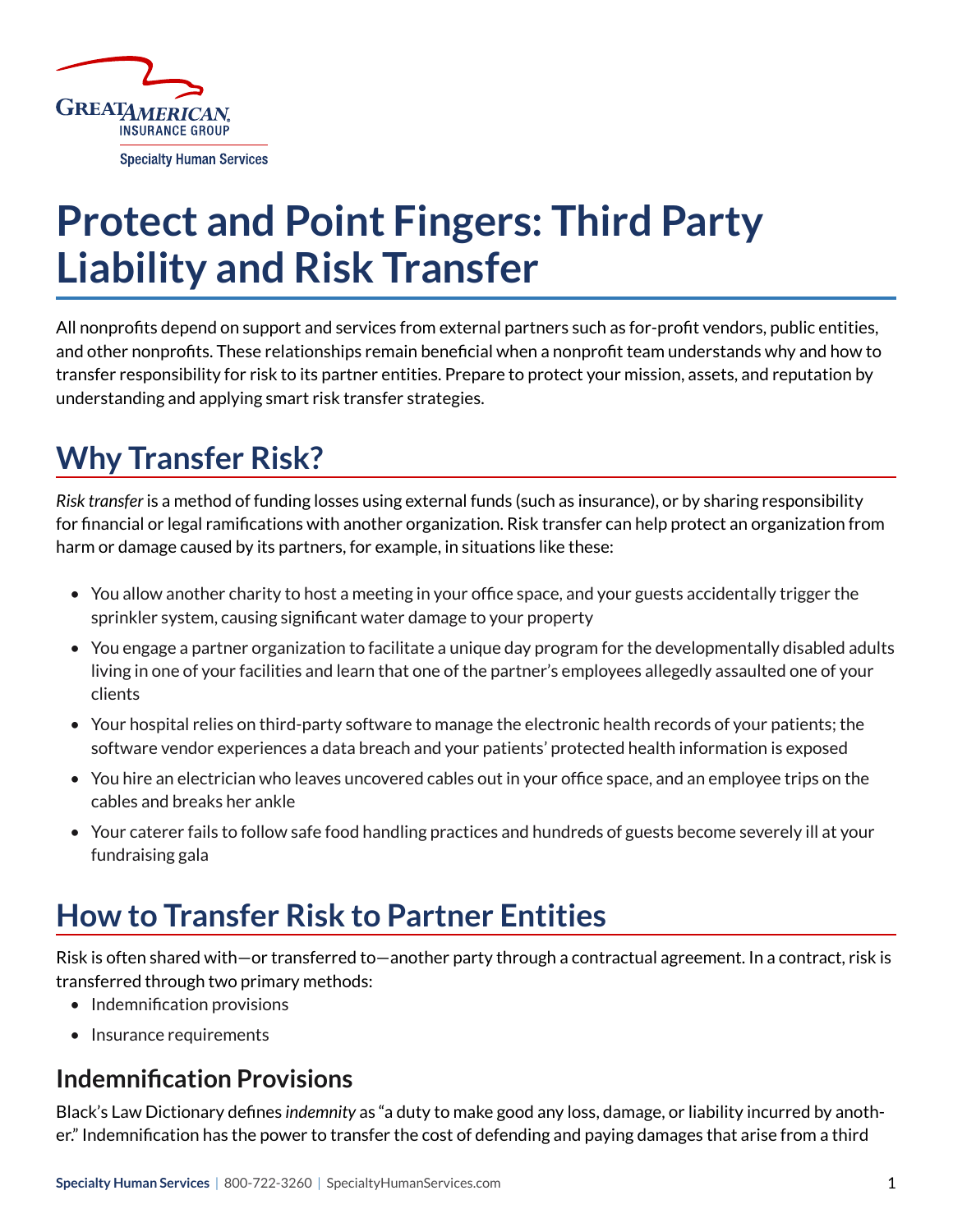party claim or lawsuit filed against your organization. In a contract, the indemnification provisions explain how one party will make its partner whole for losses that the party incurs. Essentially, indemnification language describes which contract parties are responsible for losses.

Ideally, indemnification provisions should place responsibility for specific risks on the parties who have the greatest control over the potential sources of risk. Using indemnification, risk can ideally be shared equitably, making each party responsible for its own acts or omissions that might result in losses. Nonprofit leaders should be careful not to assume responsibility for any acts that are outside of their team's control, or that are within the control of a partner entity. Indemnification wording should remain broad, not to exceed what is allowed by state statutes or case law. In some cases, language should clearly indicate the costs that are being transferred to the partner entity, for example, legal defense costs as well as costs from property damages and bodily injury caused by the partner.

Nonprofit leaders might also be familiar with the term *hold harmless agreement*, which is another type of language used in contracts that provides for a release of liability. Its purpose is to ensure that one party will not hold the other party liable for any losses. Hold harmless agreements are either mutual or unilateral, usually protecting one or both contract parties from being sued.

Explore opinions about **[using indemnity or hold harmless language](https://www.legalwritingpro.com/articles/indemnify-hold-harmless/)** (or both), and review **[state statutes](https://www.keglerbrown.com/content/uploads/2019/10/Anti-Indemnity-Statutes-in-the-50-States-2020.pdf)** to understand the types of language that will most benefit your nonprofit in contractual risk transfer. Also, invest in a legal review of your contracts to ensure that they truly provide the protection you need.

### **Insurance Requirements**

Contracts should include various insurance requirements that the nonprofit expects its partner entity to have in place in the event of a loss. It is important to note that indemnification and insurance exist independently, so it is crucial to confirm that a third party is actually prepared to pay for potential losses using its insurance. When designing partnership contracts, take the time to ensure that these two components—indemnification language and insurance requirements—will work effectively together to provide the level of protection your organization deems necessary.

Begin setting insurance requirements by understanding the insurable risks that might arise from your partnership and your partner's activities. Determine the types of insurance and insurance limits your partner should have in place. Ensure that a partner's insurance policy covers contractual liability and does not exclude coverage for specific losses that could potentially arise from your partnership. Also, determine whether legal defense costs are included within insurance limits; if they are, any defense costs will erode the limits of coverage available to your organization. Consider establishing specific procedures to check a partner's compliance with the insurance requirements laid forth in your contract, for example, use contract language that requires a partner to notify you of changes or cancellations to their coverage.

A nonprofit should procure a certificate of insurance from its partner as evidence that the partner has the required insurance in place. Certificates themselves do not actually transfer risk, so along with a certificate, the nonprofit should also procure any relevant endorsements of its partner's insurance coverage. For example, if you require that your organization be named as an additional insured on the partner's insurance coverage, you should request an endorsement to confirm that the partner's coverage was amended as you requested. Endorsements illustrate changes made to insurance policies.